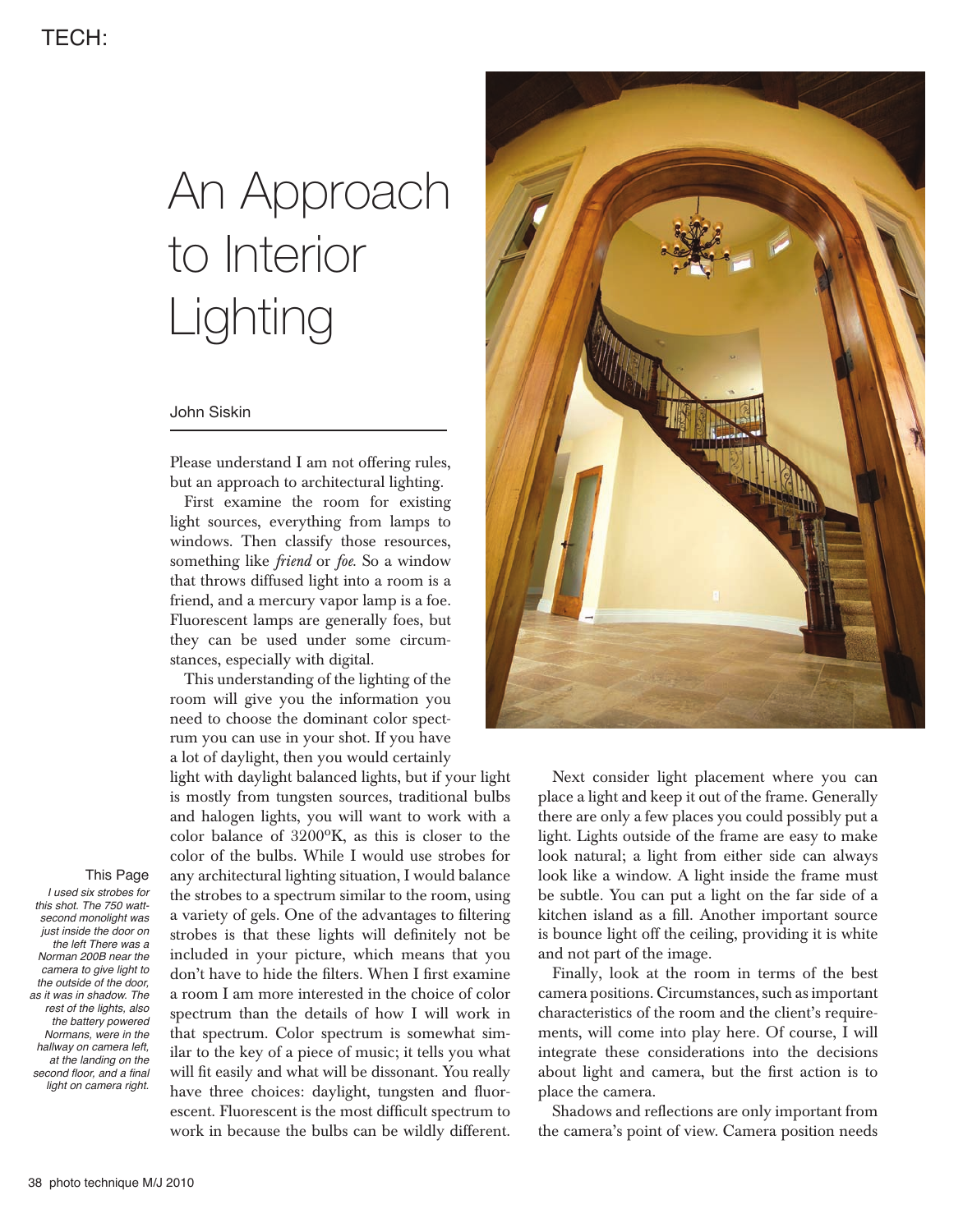to be designed to show the key characteristics of a room, so if you are trying to show size, you don't want to back up and use a normal lens. Rather, you would use a wide-angle lens to emphasize size. The height of the camera can also affect the feel of a room, so be aware that eye level is not always the best position.

Architectural photography is a very detail oriented specialty. To be sure I get everything right, I will tether the camera to a laptop computer whenever possible. You may want to take a quick capture of the shot, which can be done on auto exposure, but it will be the last automatic shot that you'll take. The first test involves ambient room light. Examine the shot for angle and any particular problems.

Lighting is the trick. In almost all circumstances, I will set up my first light as near to the camera as practical and as high as possible. I use a 750 wattsecond monolight for this. I will bounce this light off the inside of a 60-inch umbrella; I would use a larger umbrella if I had one. A large light source lights a subject from more angles, so the shadows have a softer transition, and it creates more bounce light that will fill in all the shadows. Most of my umbrellas have a white satin interior with a removable black back, as this facilitates bouncing light and shooting through the umbrella. I have a couple of silver umbrellas for cases where I want a little harder light or where I need the extra light of this kind of umbrella. Often I need one or more strobes with umbrellas at the far sides of a shot in order to keep the light even. Since light is reduced the further you are from a light source, it makes sense to add lights to the sides of a wide shot.

The purpose of this light is to open up any shadows from the existing light sources, which brings down the contrast. The large umbrella softens the light and makes any shadows from this light source smaller and lighter. Since the light is above the camera, shadows will fall behind objects and reflections may not go toward the lens.

Next, try to bring the light into the same spectrum. If you are shooting daylight spectrum with strobes, you don't need to do anything, but if you are shooting in tungsten, you will want to put a Rosco 3407 CTO, or equivalent, filter over your strobe. This will make the light about 3000ºK, which is a movie light spectrum. You may need additional filtration, but you won't know until you shoot a test exposure. If I am trying to balance to fluorescent tubes, I will probably use the Rosco 3315, which is the 1/2 Plusgreen. It has worked better for me than the Fullgreen.

You can change the color of the light sources in your shot, but this is not always necessary. If you control the exposure so that the light source has a very bright value but doesn't add much light to the surroundings you may not need to worry about

## This Page

This is a very complex shot to light. In addition to lighting the kitchen, there are lights in the living room and pantry. The 750 watt-second Calumet Travelite is in a doorway to the left of the camera. There is another light on the right of the camera near the end of the shot and one behing the island. Since there were so many light sources in the shot, including the daylight and tungsten lights, the light was very difficult to balance.

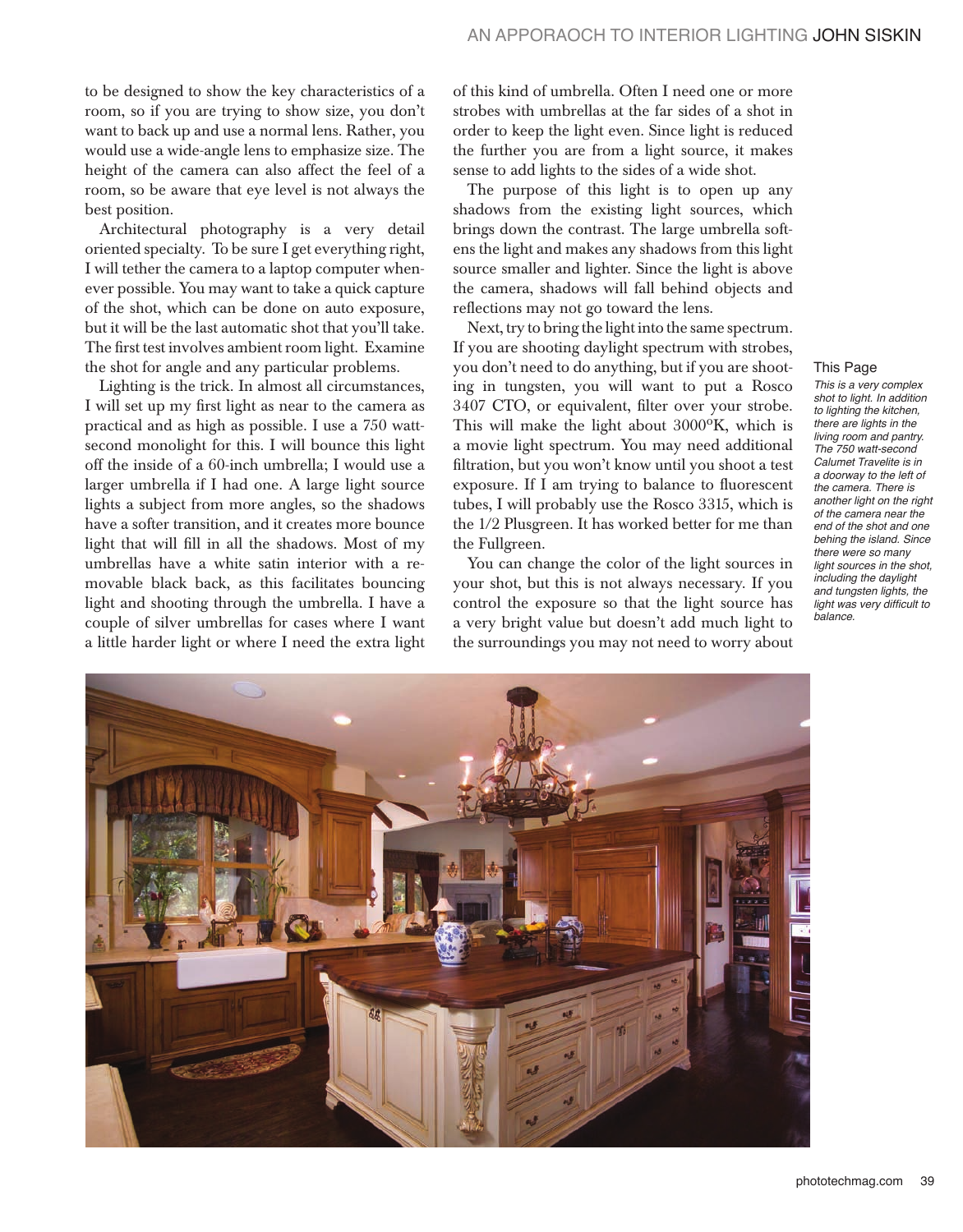# TECH:



#### Above

I used one light, a Calumet Travelite 750. Working quickly, I also used a 60-inch umbrella to make the shot. The light is placed just to the left of the camera. I also needed to allow a lot of light from the window to light the back of the shot.

## **Right**

The biggest problem with this shot was the stainless steel appliances. The light for them comes from a doorway on camera left and from behind the island in the kitchen. Battery powered strobes are really helpful because you can hide them without running cords. There is a big monolight to the right of the camera with a large umbrella, and a smaller light set low to the left of the camera. I did a shot without the lights so that I could digitally fix the reflections in the windows in post processing.

color. So if the lamp is bright but the light doesn't fall on anything, you are probably ok. If the lamps are critical, you can replace a tungsten bulb with a photoflood BCA bulb. This runs at almost 5000ºK, similar to daylight. It is also MUCH hotter than a normal bulb; only turn it on when you are actually exposing. You can use a Britek or similar strobe with an Edison base, but these do not spread light like a bulb and don't always look natural. Additionally, you can put a Rosco 3202 CTB Fullblue over a light bulb, but this will substantially reduce the bulb's output. You can also use a Rosco 3308 Minusgreen filter over a fluorescent light source, but because fluorescent tubes are so unreliable, this doesn't always work. The colors of various tubes are very different. It is also annoying when tubes may have been replaced at different times with different tubes.

If you want to change a window to tungsten balance, you can do this, too. The Rosco filters are available in rolls, so you can attach the filter to the outside of the window. I would suggest the 1/2 CTO 3408, which is the Halforange, rather than the Fullorange, as the additional blue will make the color feel a little more natural. The filter

material can be reused, which is good because it is expensive. You can certainly do much of this color control after the shot in Photoshop. There are good reasons for doing so, including the fact that you don't need to buy filters or bring them with you. However, I think it is always advantageous to reduce post-production so you can deliver images to your client sooner.

As long as you are within the flash sync shutter speeds for your particular camera, adjusting the shutter speed is another way of controlling lighting. Changing shutter speeds can effectively change the continuous light sources in your shot without changing the light from the strobes. For instance, if you have too little light from the windows, but everything else looks good, you can just increase the shutter speed and the strobes won't change. Alternatively, if your light fixtures are too bright in a shot, just decrease the shutter speed; the lighting from the strobes won't change, but the lamps will. This property, and the capability to change the power of the strobes, gives you a lot of control over exposure.

If the contrast is too great, I would try increasing the power of the strobe. If the windows are too dark, you need to increase the shutter speed. If a single lamp is too bright, you could put metal window screen over the bulb to reduce the light from that lamp or put a smaller bulb in the lamp. Metal window screen is also helpful at reducing the light from a strobe. You will also need to examine the color and look for problems with the strobe placement. Of course, this is also a good time to look for reflections or problem shadows.

I also use lights with just a reflector much of the time. This delivers more light to a specific part of the shot. In addition, a light with just a reflector will add contrast to the area illuminated. This can help identify some part of the shot as a focal point for the image. I almost always use a barn door attachment when I use hard light in a shot. This lets me control what part of the shot gets the light. I also take along some cine foil, which is a kind of heavy-duty black aluminum foil that is incredibly useful for controlling light. It won't burn, but you can certainly make it smoke, so you might not want to put it on top of a tungsten light source. A small amount of hard light on top of a softer light from an umbrella can add a sense of three-dimensionality to an image. So I will sometimes use hard light from a similar angle to an umbrella.

The tools in Photoshop that I find most useful are perspective control and lens correction. I usually use perspective control with the cropping tool,